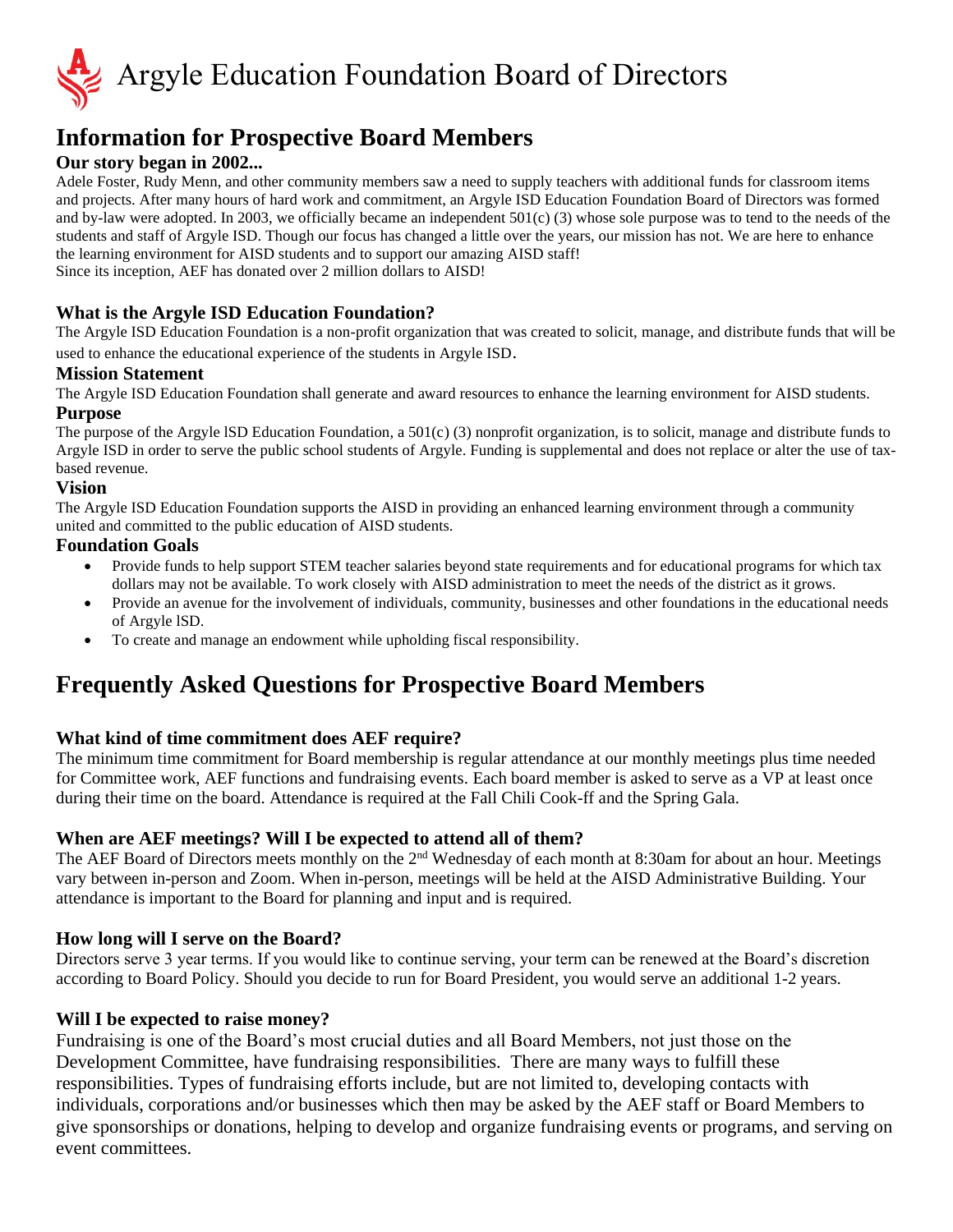

# **Application for Prospective Board Members**

### **Instructions:**

**This application will be reviewed by the Argyle Education Foundation (AEF) Board's Nominating Committee. The questions are intended to explore your talents, skills, interests, and motivations for applying, knowledge of the AEF, time availability and style in working within a group. Attach additional sheets as needed.**

- 1. Name:
- 2. Home Address:
- 3. Telephone Number:
- 4. E-mail address:
- 5. Your occupation:
- 6. Your employer:
- 7. Your spouse's name:
- 8. Your spouse's occupation and employer, if applicable:
- 9. Your current affiliation with the Argyle Independent School District (AISD) or the AEF, if any. If your child(ren) is (are)/have been enrolled in any AISD campus, please provide a list and the length of time enrolled:

10. Please describe your volunteer work including any experience on boards, committees, etc.

11. We ask for a three-year commitment from Board Members. Do you foresee any difficulties with such a commitment? Yes  $( )$  No  $( )$ If "Yes", please explain.